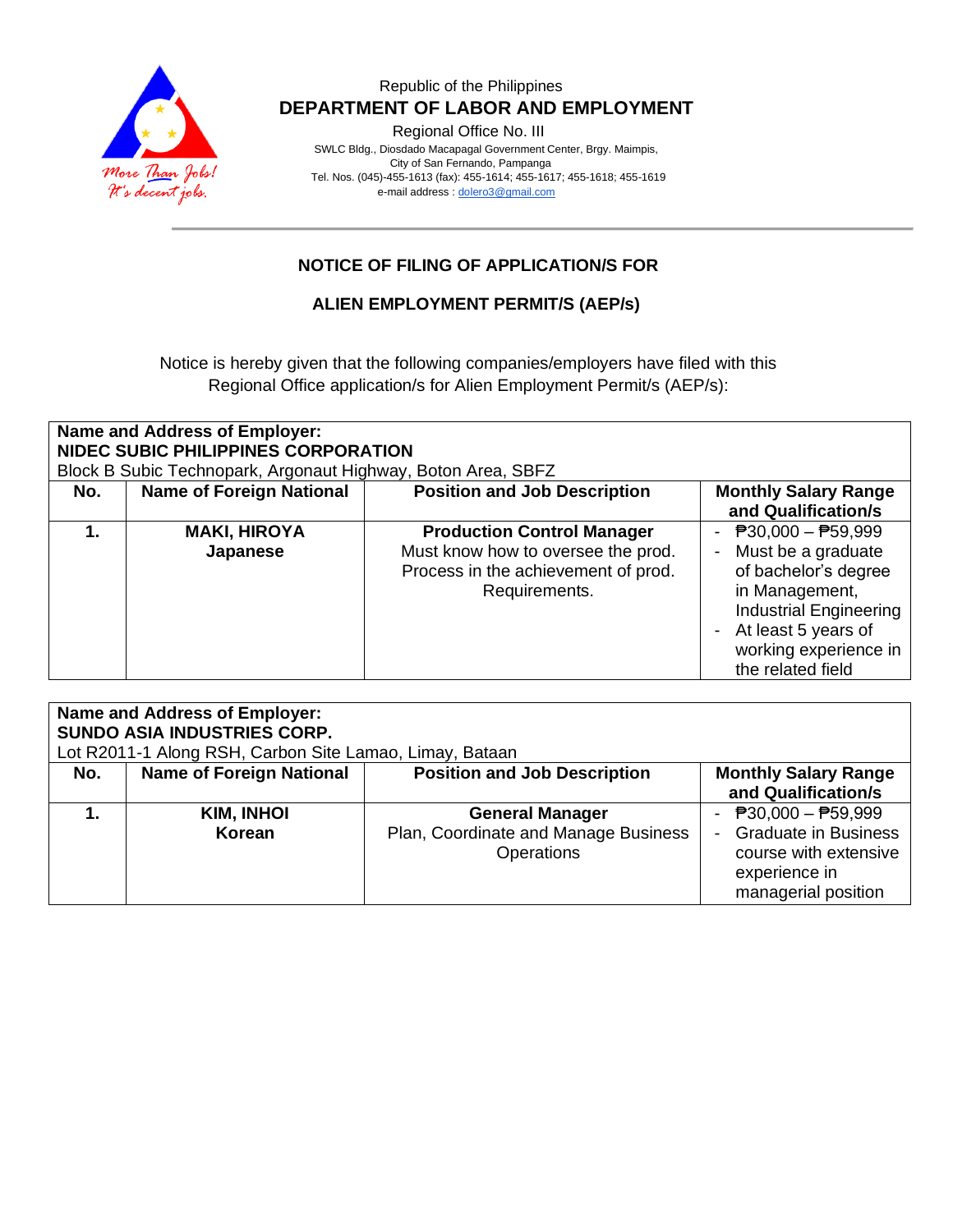

# Republic of the Philippines  **DEPARTMENT OF LABOR AND EMPLOYMENT**

Regional Office No. III

 SWLC Bldg., Diosdado Macapagal Government Center, Brgy. Maimpis, City of San Fernando, Pampanga

 Tel. Nos. (045)-455-1613 (fax): 455-1614; 455-1617; 455-1618; 455-1619 e-mail address [: dolero3@gmail.com](mailto:dolero3@gmail.com)

| <b>Name and Address of Employer:</b><br><b>ANKOLEE INC.</b><br>883 Capas-Concepcion Rd., Brgy. Sto. Domingo 2 <sup>nd</sup> , Capas, Tarlac |                                 |                                                                                     |                                                                                            |
|---------------------------------------------------------------------------------------------------------------------------------------------|---------------------------------|-------------------------------------------------------------------------------------|--------------------------------------------------------------------------------------------|
| No.                                                                                                                                         | <b>Name of Foreign National</b> | <b>Position and Job Description</b>                                                 | <b>Monthly Salary Range</b><br>and Qualification/s                                         |
|                                                                                                                                             | <b>KO, MYUNG KON</b><br>Korean  | <b>Korean Marketing Manager</b><br>Analyzing marketing and preparing<br>strategies. | - $P30,000 - P59,999$<br>College Graduate,<br>speak and write<br><b>English and Korean</b> |

| <b>Name and Address of Employer:</b><br>THE KNOLL CORP. |                                                                       |                                                                                                                                        |                                                                                                                                    |
|---------------------------------------------------------|-----------------------------------------------------------------------|----------------------------------------------------------------------------------------------------------------------------------------|------------------------------------------------------------------------------------------------------------------------------------|
|                                                         | Lot 15 Blk 32 Prince Balagtas St., Brgy. Santa Teresita, Angeles City |                                                                                                                                        |                                                                                                                                    |
| No.                                                     | <b>Name of Foreign National</b>                                       | <b>Position and Job Description</b>                                                                                                    | <b>Monthly Salary Range</b><br>and Qualification/s                                                                                 |
| 1.                                                      | <b>VI THI MY THAM</b><br><b>Vietnamese</b>                            | <b>Customer Service Associate</b><br>Maintaining a positive, empathetic, and<br>professional attitude toward customers<br>at all times | $\overline{P}30,000 - \overline{P}59,999$<br>Strong organizational<br>and communication<br>skills, including<br>written and verbal |
| 2.                                                      | <b>PHAM VAN TY</b><br>Vietnamese                                      | <b>Customer Service Associate</b><br>Maintaining a positive, empathetic, and<br>professional attitude toward customers<br>at all times | $P30,000 - P59,999$<br>Strong organizational<br>and communication<br>skills, including<br>written and verbal                       |
| 3.                                                      | <b>NGUYEN NGOC THAN</b><br><b>Vietnamese</b>                          | <b>Customer Service Associate</b><br>Maintaining a positive, empathetic, and<br>professional attitude toward customers<br>at all times | $\overline{P}30,000 - \overline{P}59,999$<br>Strong organizational<br>and communication<br>skills, including<br>written and verbal |

| Name and Address of Employer:                                                                       |                                 |                                         |                             |  |
|-----------------------------------------------------------------------------------------------------|---------------------------------|-----------------------------------------|-----------------------------|--|
| NK GLOBAL BPO SERVICE INC.                                                                          |                                 |                                         |                             |  |
| 4 <sup>TH</sup> Floor, LRCI Bldg., Mc Arthur Highway, Virgen Delos Remedios, Angeles City, Pampanga |                                 |                                         |                             |  |
| No.                                                                                                 | <b>Name of Foreign National</b> | <b>Position and Job Description</b>     | <b>Monthly Salary Range</b> |  |
|                                                                                                     |                                 |                                         | and Qualification/s         |  |
|                                                                                                     | <b>CAI, SHAOYING</b>            | <b>Customer Service Representative</b>  | - $P30,000 - P59,999$       |  |
|                                                                                                     | <b>Chinese</b>                  | (Mandarin)                              | - Strong organizational     |  |
|                                                                                                     |                                 | Maintaining a positive, empathetic, and | and communication           |  |
|                                                                                                     |                                 | professional attitude towards           | skills, including           |  |
|                                                                                                     |                                 | Korean/Chinese customers at all times   | written and verbal          |  |